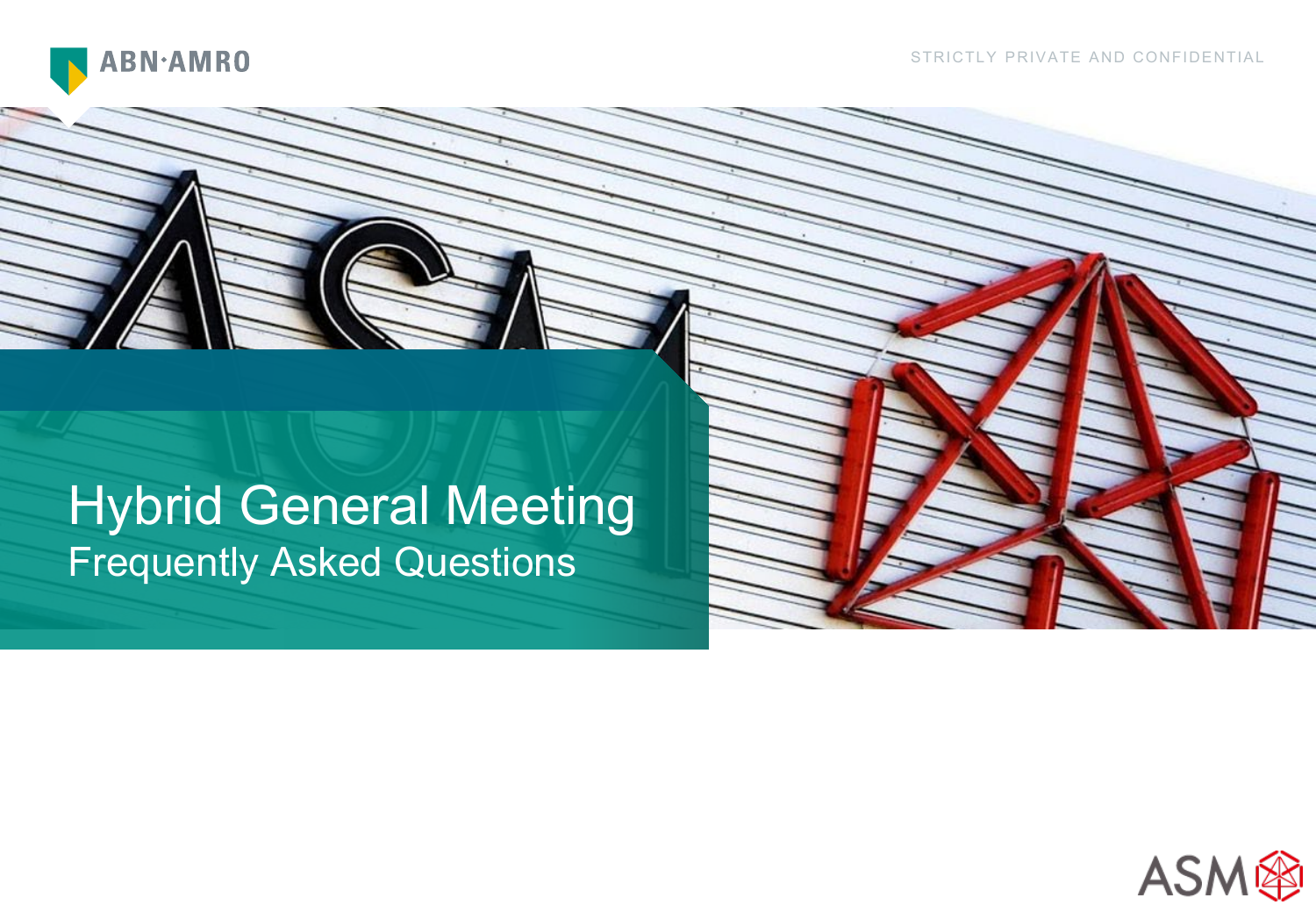

# **Registration process**

### Q: How can I register to participate as a Participating Shareholder at the ASMI Hybrid Meeting?

A: As an ASMI shareholder, you will first need to create a profile via [www.abnamro.com/evoting](http://www.abnamro.com/evoting), where you are requested to provide your mobile phone number and custody account number.

### Q: Where can I login to participate in the Hybrid Meeting as a Participating Shareholder?

A: You can participate via the ABN AMRO platform and login via [www.abnamro.com/evoting](http://www.abnamro.com/evoting) .

### Q: I don't know my login details for the ABN AMRO platform?

A: You can easily request a new password via the website [www.abnamro.com/evoting](http://www.abnamro.com/evoting) or contact ABN AMRO via: AVA@nl.abnamro.com.

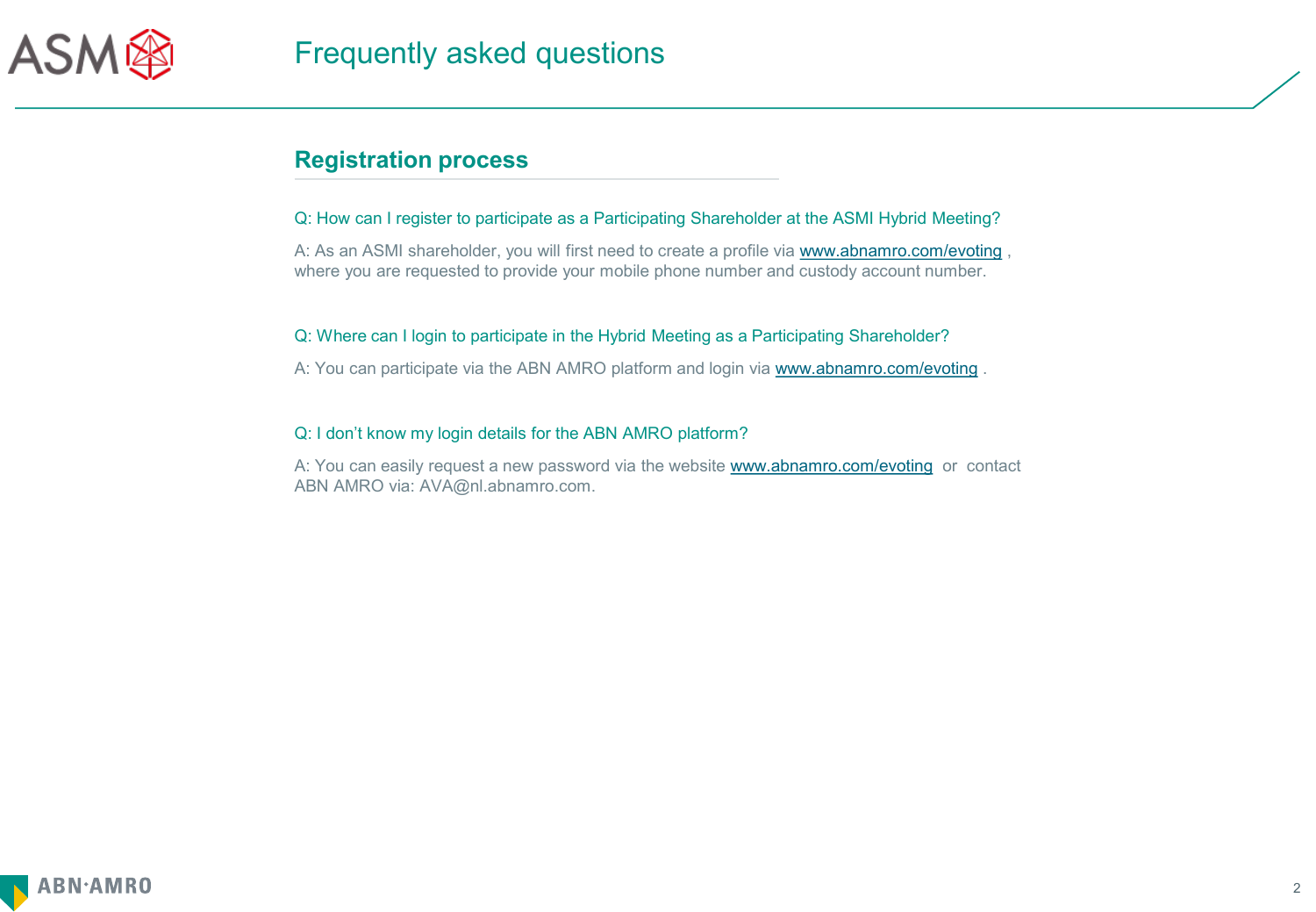

# **Registration process**

Q: I registered myself to attend the virtual part of the Hybrid Meeting, can I also attend the meeting physically?

A: Shareholders are able to either participate and vote physically or participate and vote electronically (virtually) via the Online platform.

#### Q: The ABN AMRO platform isn't allowing me to login, what should I do?

A: Please contact ABN AMRO at AVA@nl.abnamro.com.

### Q: Can I test if I can get into the virtual environment ahead of the Hybrid Meeting?

A: Yes, you can do so after the Close of Registration, following the guidelines on [www.abnamro.com/evoting](http://www.abnamro.com/evoting) . Should you face difficulties, please contact AVA@nl.abnamro.com.

#### Q: How do I know if my bank has approved my registration for the Hybrid Meeting?

A: You will receive a confirmation from ABN AMRO by email. This might take a few minutes. In case the confirmation lakes longer than that, please do not hesitate to contact ABN AMRO via AVA@nl.abnamro.com. We advise that you already use the testing period before the day of the Hybrid Meeting to test your access to the platform.

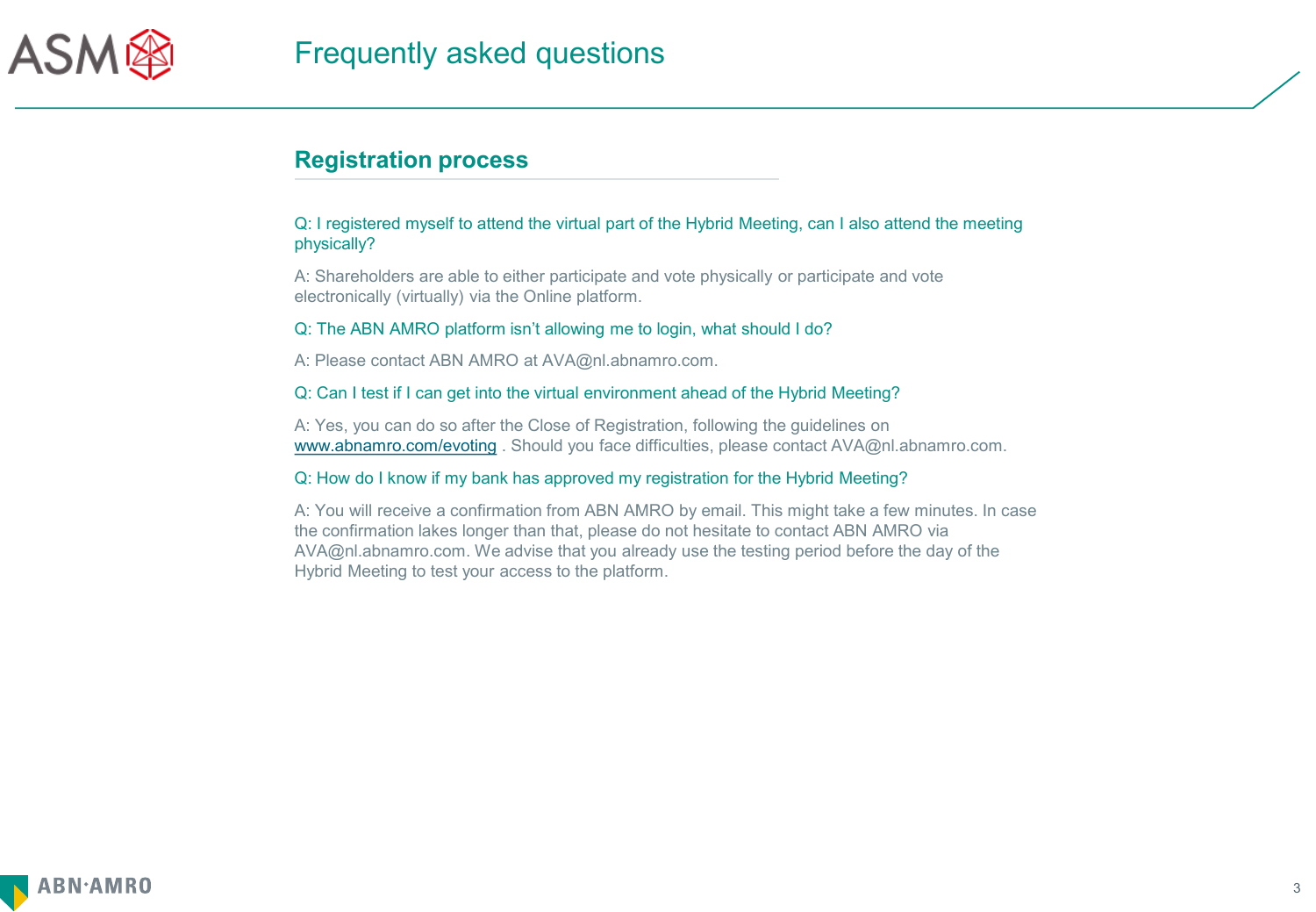

# **Registration process**

#### Q: I haven't received an email from ABN AMRO, what should I do?

A: Please contact ABN AMRO via AVA@nl.abnamro.com.

### Q: I have already registered for virtual online participation at the Hybrid Meeting, but now I would like to vote through a proxy. Is that possible?

A: Yes, as long as you make this change before the Close of Registration, Tuesday 10 May 2022 5:00 p.m. CET. As further specified in the convocation of the Hybrid Meeting and as stated on www.abnamro.com/evoting.

### Q: As of which moment can I login to the virtual environment?

A: You can login within a time frame of 60 minutes before the start of the Hybrid Meeting. Once you have done so you are counted as a shareholder attending the Hybrid Meeting, even if you leave before the start of or any time during the Hybrid Meeting (whether or not due to an internet connection failure).

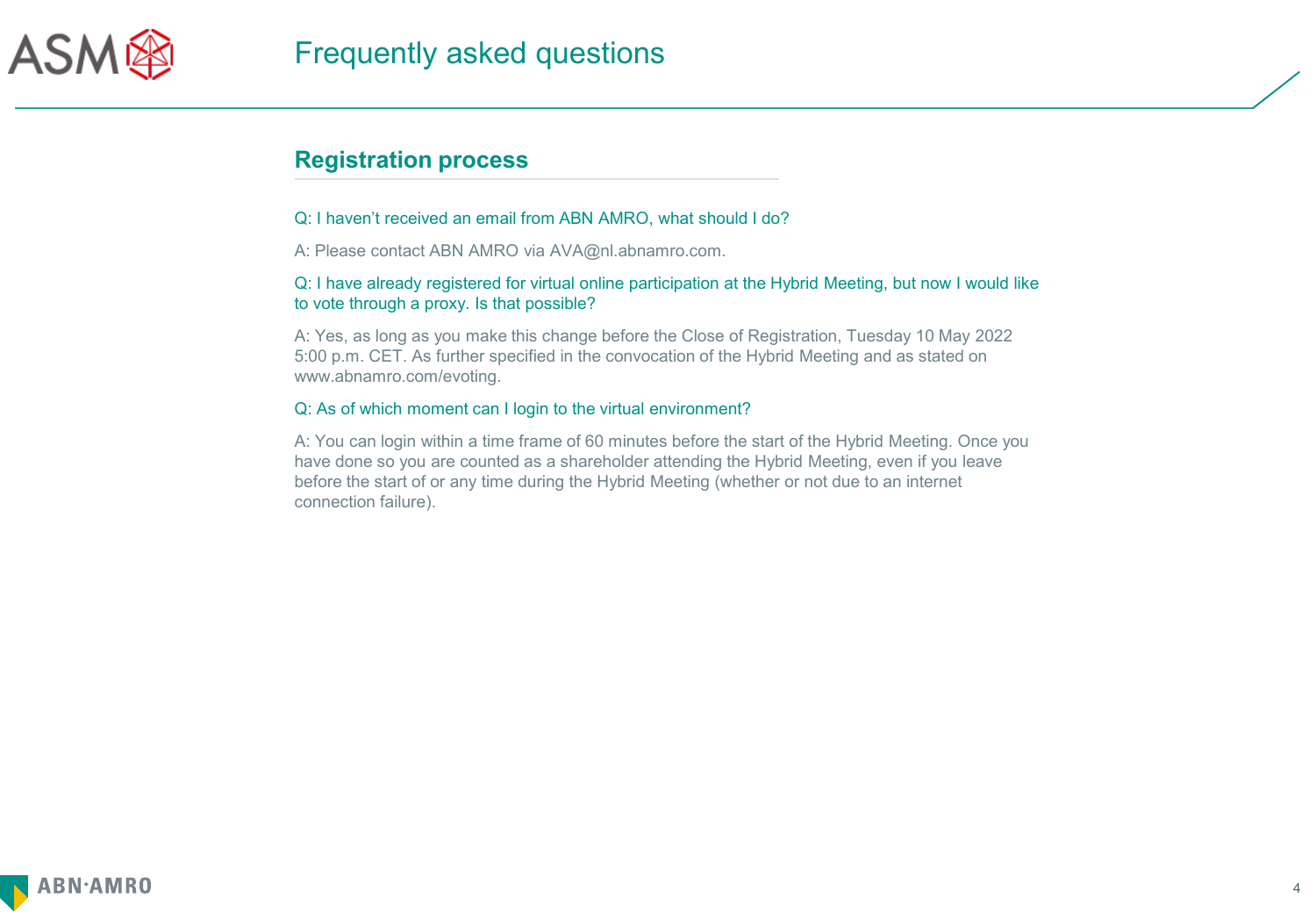

# **Shareholder meeting**

### Q: How can I follow the Hybrid Meeting?

A: You will be able to follow the Hybrid Meeting via webcast via www.asm.com or in the virtual environment via [www.abnamro.com/evoting](http://www.abnamro.com/evoting) .

### Q: What do I need to do to participate at the Hybrid Meeting?

A: You can attend the Hybrid Meeting physically and participate and vote physically.

You can also attend the Hybrid Meeting online and you will then be able to vote real time and ask questions as outlined in the convocation. You can register via [www.abnamro.com/evoting.](http://www.abnamro.com/evoting)

Alternatively you can submit your votes via proxy through ABN AMRO and follow the Hybrid Meeting through the webcast. In order to join the webcast you will need to register yourself prior to May 12 5:00 pm CET 2022 prior to the Hybrid Meeting on [www.asm.com](http://www.asm.com/).

### Q: When do I need to login when I want to attend and vote the Hybrid Meeting?

A: You will at least be able to login from 60 minutes prior to the meeting until the meeting starts. The meeting will start at 2:00 p.m. CET on 16 May 2022.

### Q: How do I know that I can vote during the Hybrid Meeting when registered as such?

A: Once the Chairman has opened the Hybrid Meeting, you will be able to vote until the Chairman declares that the voting will be closed after the last voting item.

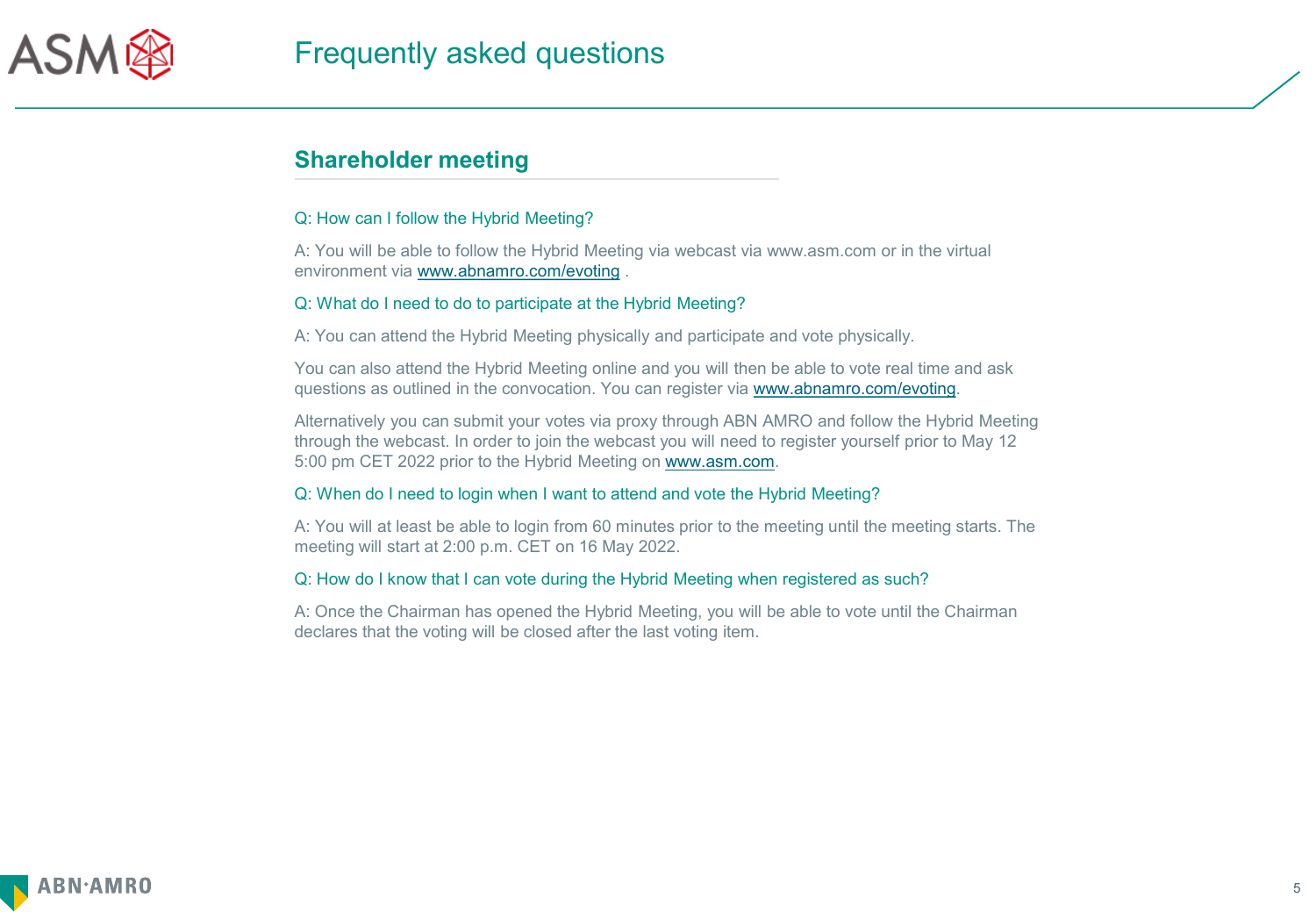

# **Shareholder meeting**

#### Q: How do I know that I have voted at the Hybrid Meeting?

A: The application will confirm that your vote(s) has/have been received.

### Q: Can I ask questions as a virtual participant of the Hybrid Meeting?

A: All shareholders can submit written questions until six days prior to the meeting (see convocation for exact timing). Furthermore those shareholders that will participate virtually and vote during the meeting may also submit questions via chat. We refer you to the convocation which can be found on the website of the Company: www.asm.com.

### Q: Can I also vote in advance of the Hybrid Meeting?

A: Yes, you can by giving a proxy voting instruction via [www.abnamro.com/evoting](http://www.abnamro.com/evoting). We refer to the convocation which can be found on the website of the Company: www.asm.com.

### Q: I have already voted through proxy, do I need to vote again?

A: No, your proxy voting instruction will remain valid.

### Q: I have already voted through proxy, can I change my vote during the Hybrid Meeting?

A: If you grant a proxy voting instruction your vote has, in fact, been made before the meeting takes place and you will only be able to change your voting instruction until Close of Registration, Tuesday 10 May 2022 5:00 p.m. CET.

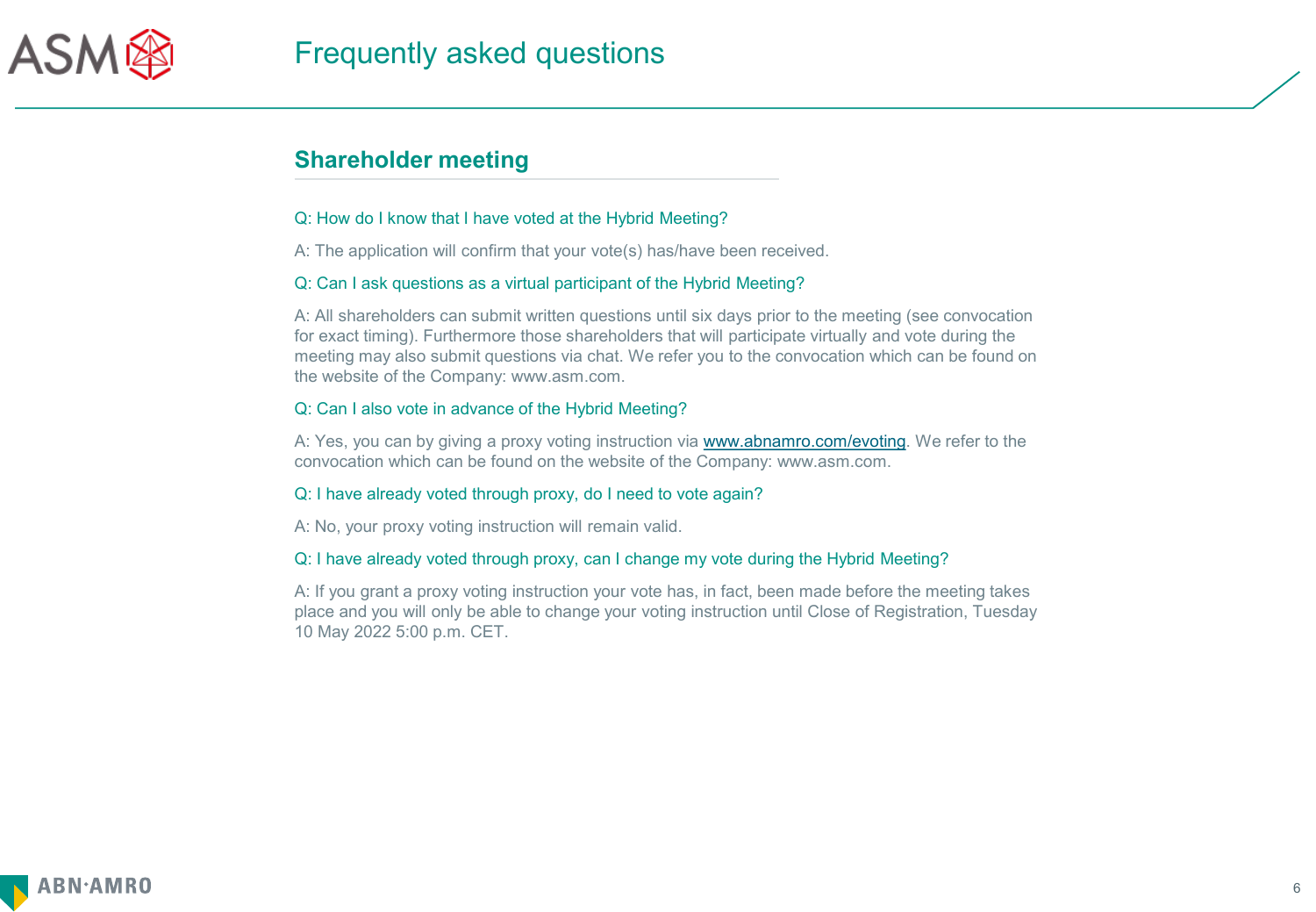

# **Shareholder meeting**

### Q: I have already voted through proxy, can I still follow the Hybrid Meeting?

A: Yes, you can via the webcast available on [www.asm.com](http://www.asm.com/) . You will need to register yourself prior to May 12 5:00 p.m. CET 2022 prior to the Hybrid meeting on [www.asm.com](http://www.asm.com/).

### Q: I am unable to vote in the virtual part of the Hybrid Meeting.

A: Once the Chairman has opened the shareholder meeting, you will be able to vote until the close of the last voting item of the meeting if you are a registered shareholder.  $\blacksquare$  Press the voting button to submit your votes. Please make sure you are connected to the internet.

### Q: How can I submit a vote in the virtual part of the Hybrid Meeting?

A: During the meeting you will be able to vote. Press the voting button  $\mathbf{u}$  to submit your votes. When selecting the button of your choice your vote will be cast automatically. Please submit your votes on all resolutions. You will see a confirmation in your screen.

### Q: How can I change my vote in the virtual part of the Hybrid Meeting?

A: You will be able to amend your votes during the meeting, you will be able to vote until the Chairman declares that the voting will be closed after the last voting item.

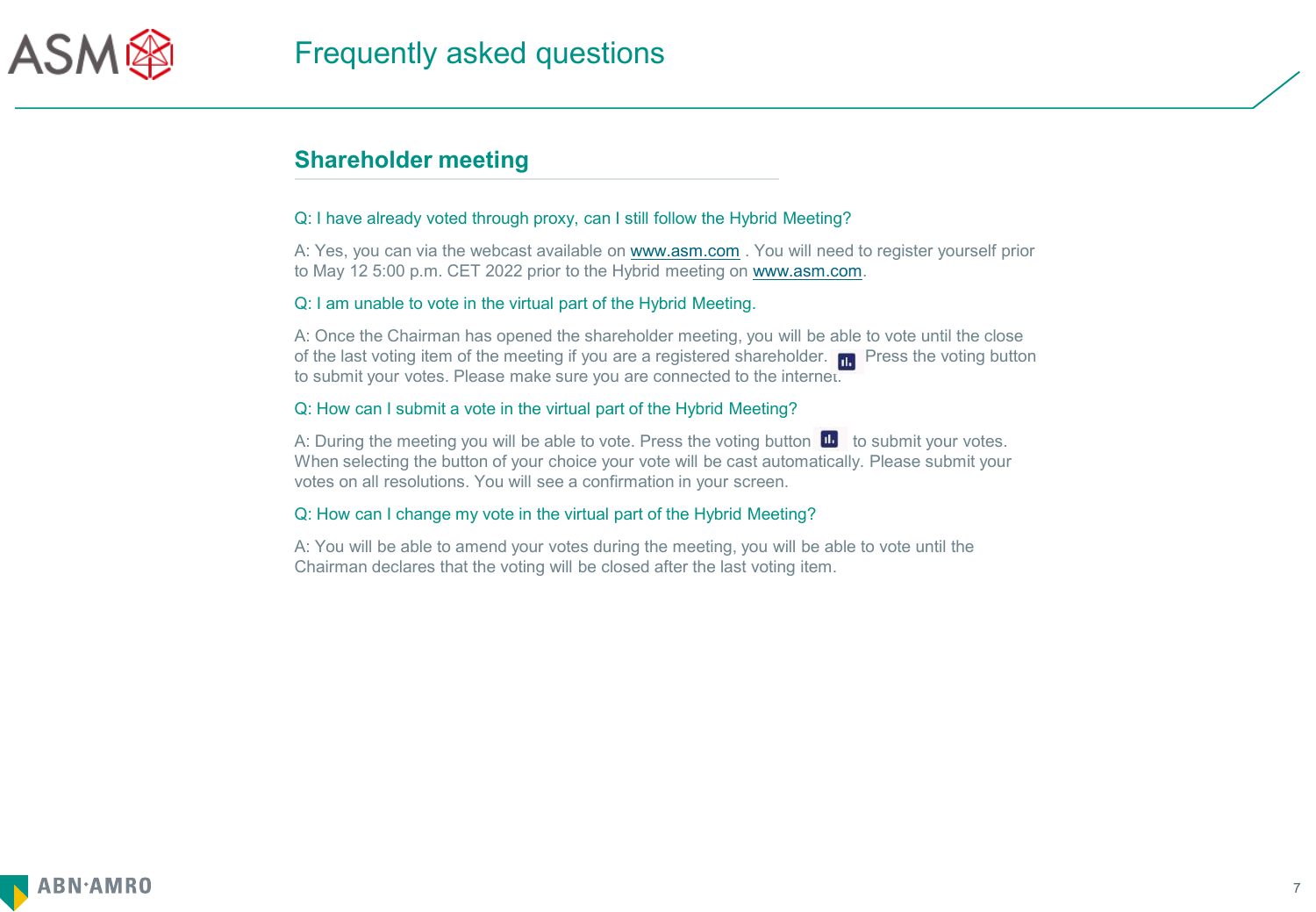

Q: What will be done with all my personal data which I am asked to provide when opting for online participation?

A: ABN AMRO will process your personal data and adheres to its GDPR policy, which can be found on<https://www.abnamro.com/en/footer/privacy-statement.html>

#### Q: Are there any rules and conditions set by ASMI that apply to the Hybrid Meeting?

A: Yes, we refer to the Policy regarding the Hybrid General Meeting of Shareholders which can be found on [www.asm.com/investors/corporate-governance/agm](http://www.asm.com/investors/corporate-governance/agm) . If you participate online, you should have read this policy.

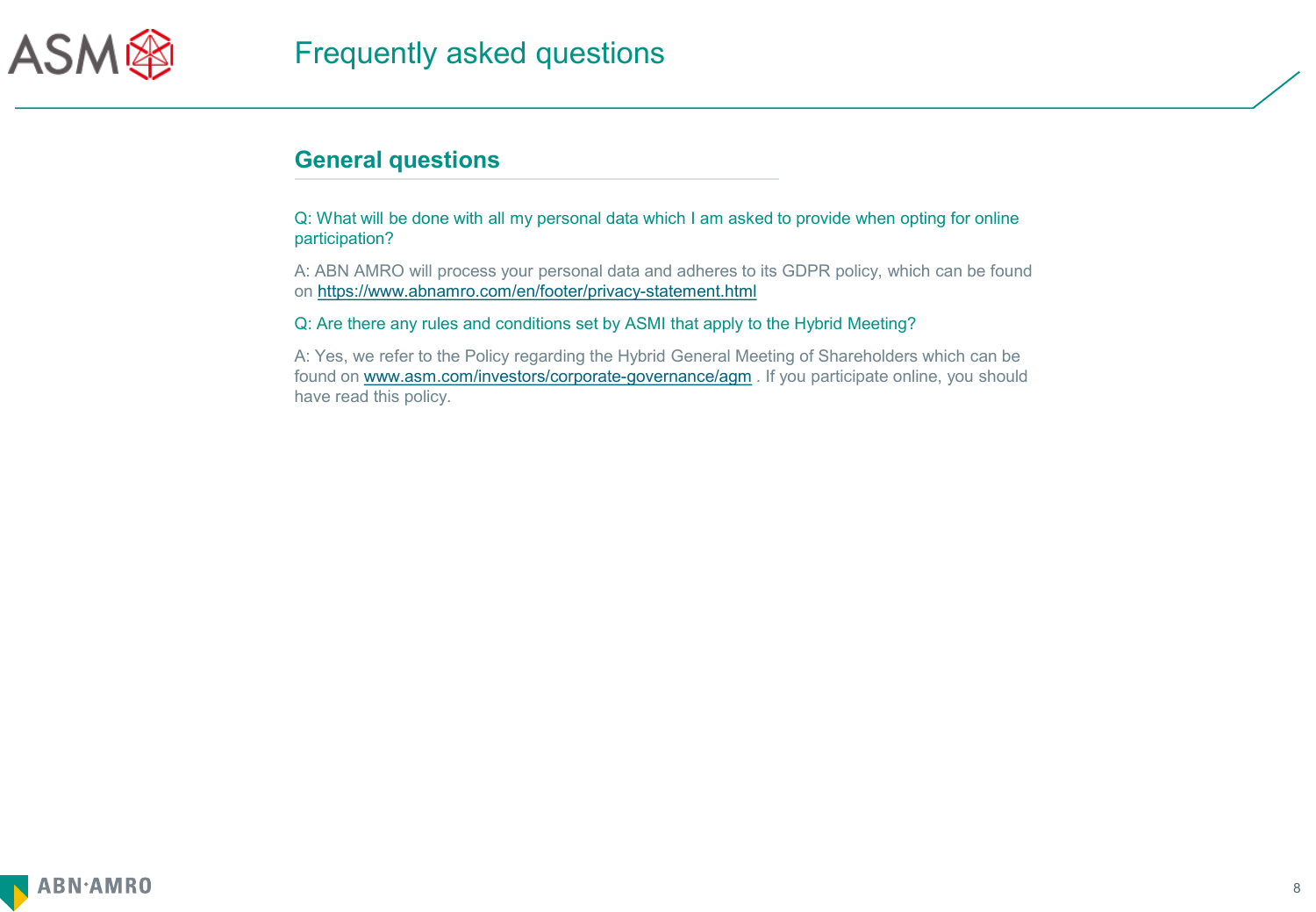

Q: I don't have a smartphone, tablet or pc. Will I be able to participate the virtual part of the Hybrid meeting?

A: Unfortunately, in that case the shareholder can't join the meeting virtually. It is possible to join the meeting physically.

Q: My internet connection isn't working properly. Will I be able to participate the virtual part of the Hybrid meeting?

A: You will need a working internet connection during the meeting.

#### Q: My battery is almost empty. What do I do?

A: The shareholder is responsible for a properly functioning and charged device when attending the virtual part of the Hybrid Meeting.

### Q: What are the terms of use?

A: You can find the Policy regarding the Hybrid General Meeting of Shareholders on [www.asm.com/investors/corporate-governance/agm.](http://www.asm.com/investors/corporate-governance/agm) These rules are applicable in case you wish to vote real time and follow the meeting online. If you participate online, you should have read this policy. Note that all shareholders can follow the meetings using the webcast.

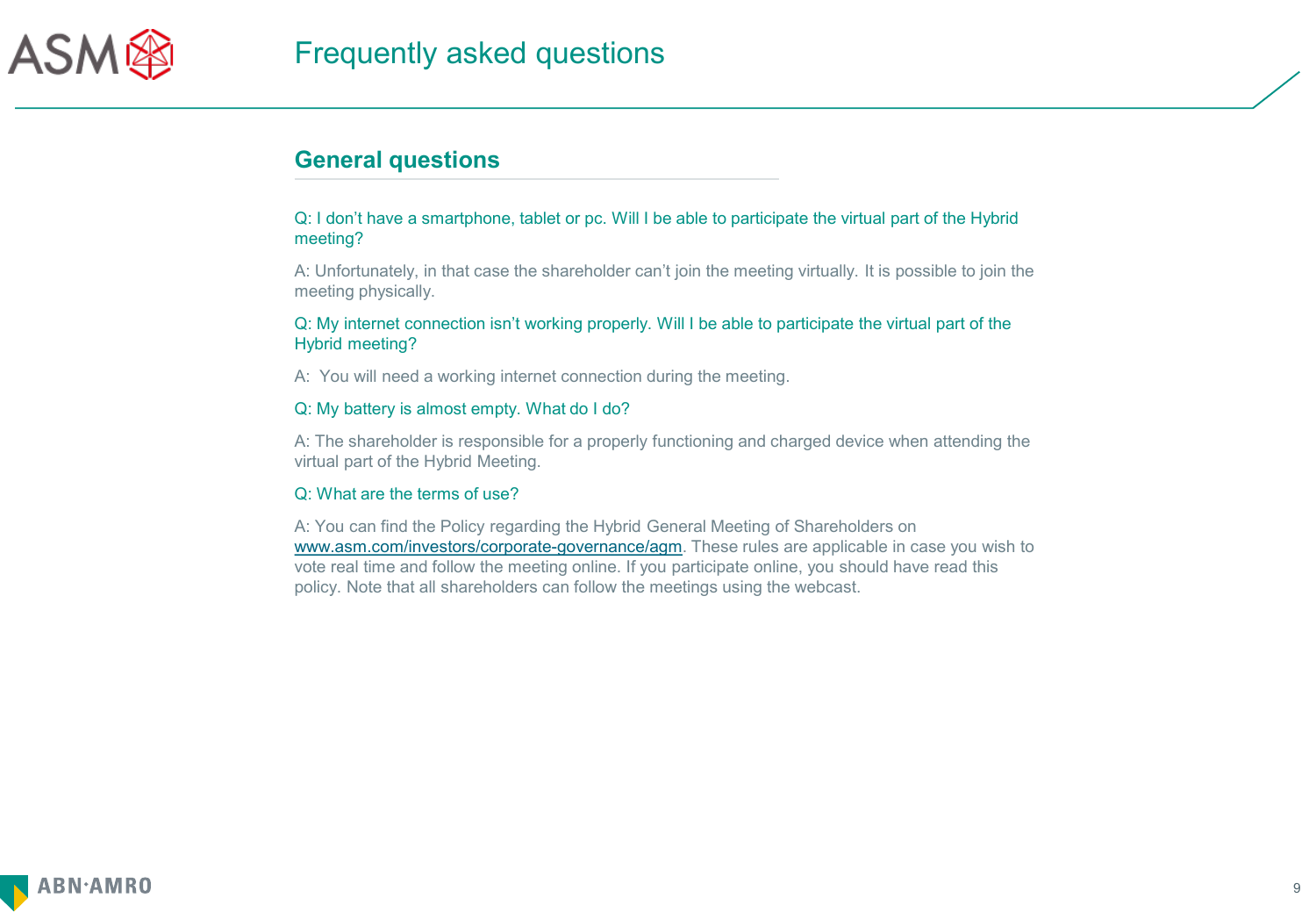

### Q: Which device should I use to participate online at the Hybrid Meeting?

A: You can participate at the Hybrid Meeting with any device that has a working internet connection and successfully logged in to the virtual environment via www.abnamro.com/evoting. Please make sure to have installed the latest version of your internet browser, Chrome, Firefox, Internet Explorer, Edge and Safari.

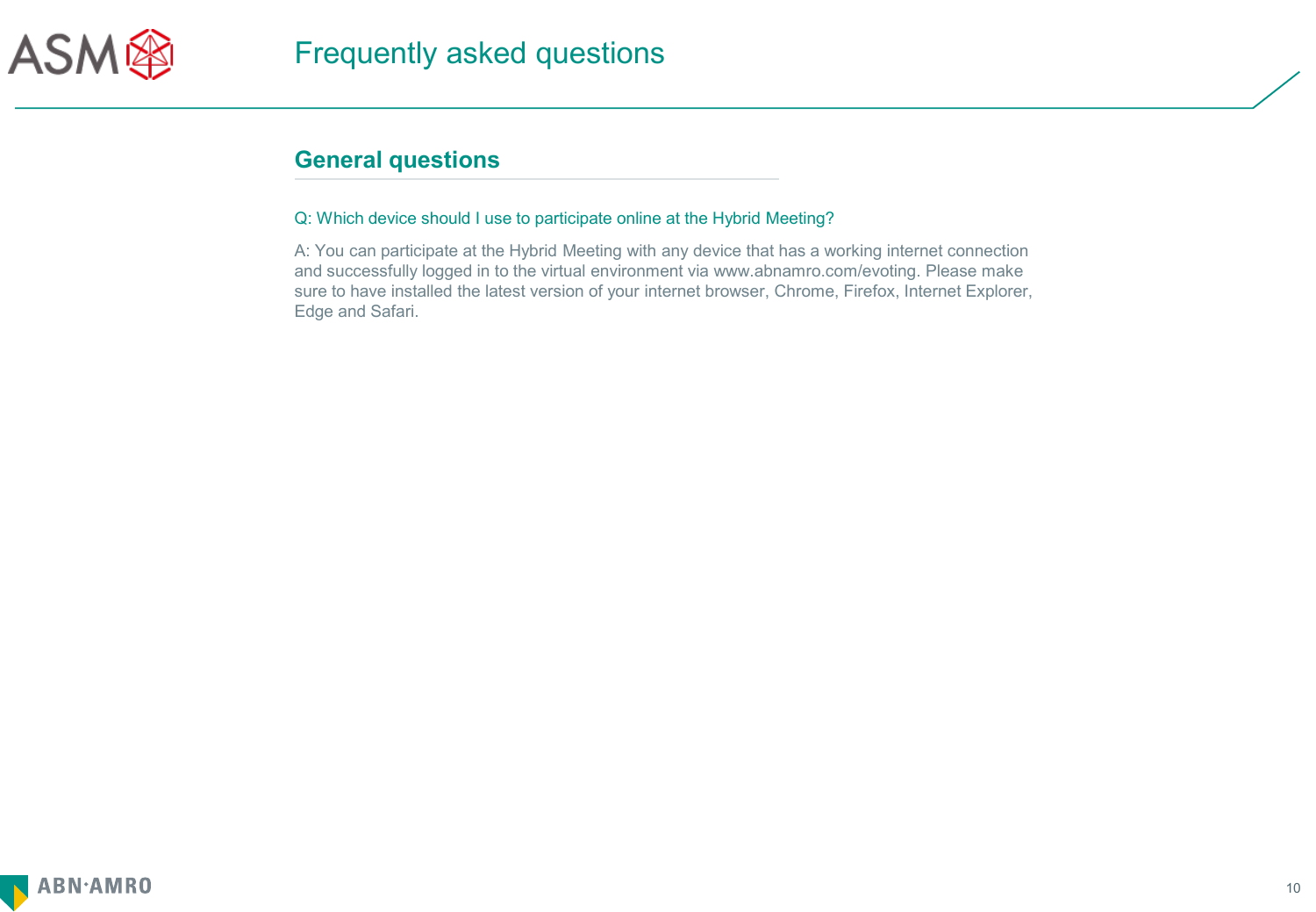

Q: The device that I will use for online participation has a camera installed: will, or can, I be made visible in the Hybrid Meeting to other participants or anyone else?

A: No, that will not be the case.

### Q: When I participate online, will other shareholders be informed that I am participating or do they have the possibility to know that?

A: No. You will be registered on the registration list of all shareholders attending the Hybrid Meeting, in accordance with the provisions of ASMI's articles of association. However, this information will not be provided to other shareholders of ASMI.

### Q: Who can I contact if my question is not above?

A: You can contact ABN AMRO via email AVA@nl.abnamro.com.

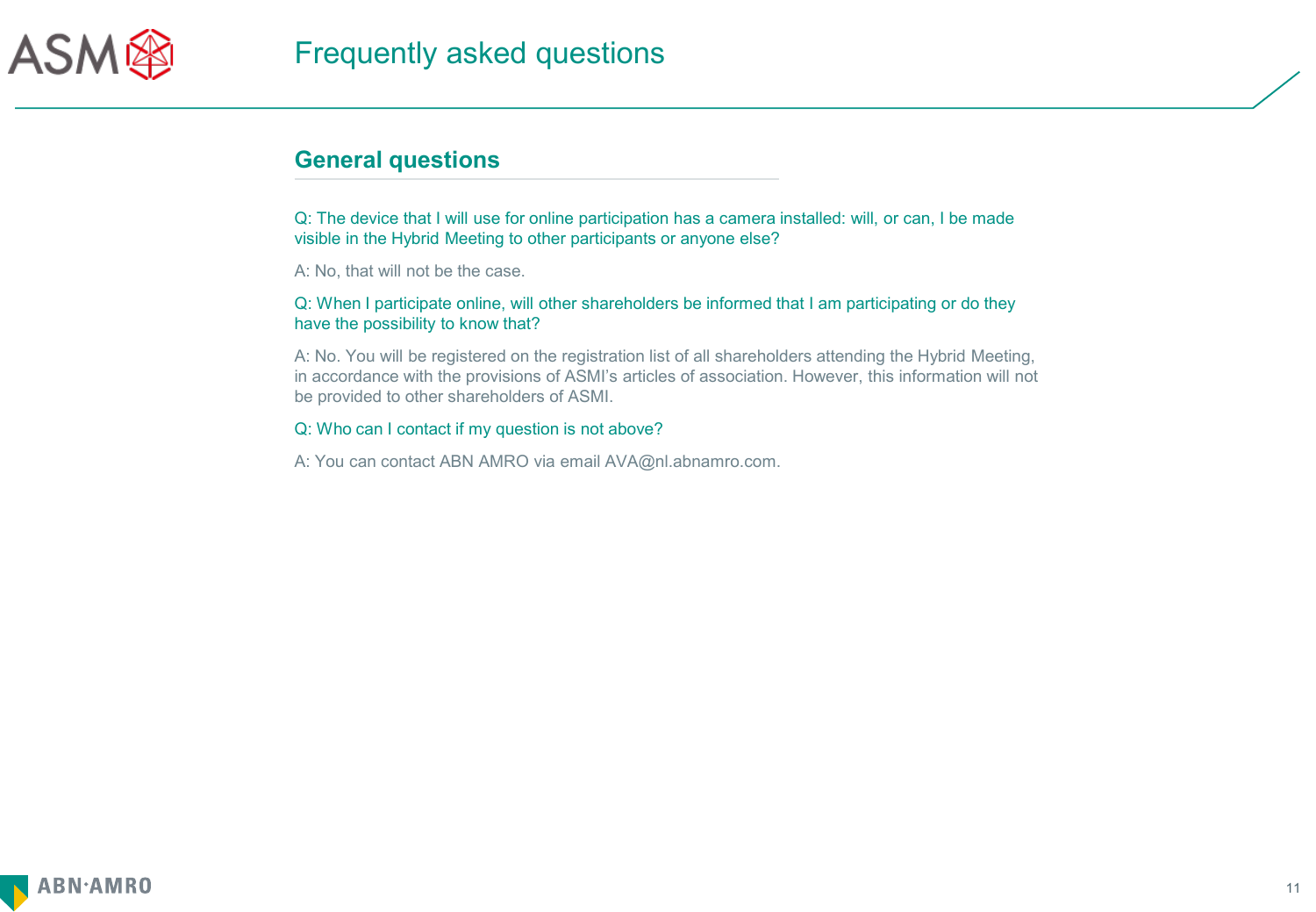

# **Exercise of rights**

Q: Are my votes valid when leaving the virtual part of the Hybrid Meeting early? Can I re-join after I have left?

A: Yes, assuming you have logged in successfully prior to the start of the Hybrid Meeting this will not affect the votes casted until the moment you left.

Q: When there's a failure in my network connection, or my device stops working during the virtual part of the Hybrid Meeting will I be able to login and continue to participate in the virtual part of the Hybrid Meeting once the connection has been restored?

A: Yes, assuming you have logged in successfully prior to the start of the Hybrid Meeting, you may be able to continue participating in the Hybrid Meeting after the network connection has been restored.

Q: Will I be able to ask questions or make any comments to the meeting during the Hybrid Meeting when I participate online?

A: Yes, if you have registered as following the meeting virtually and thus vote real time, then you will be able to ask questions using the chat function of the virtual application.